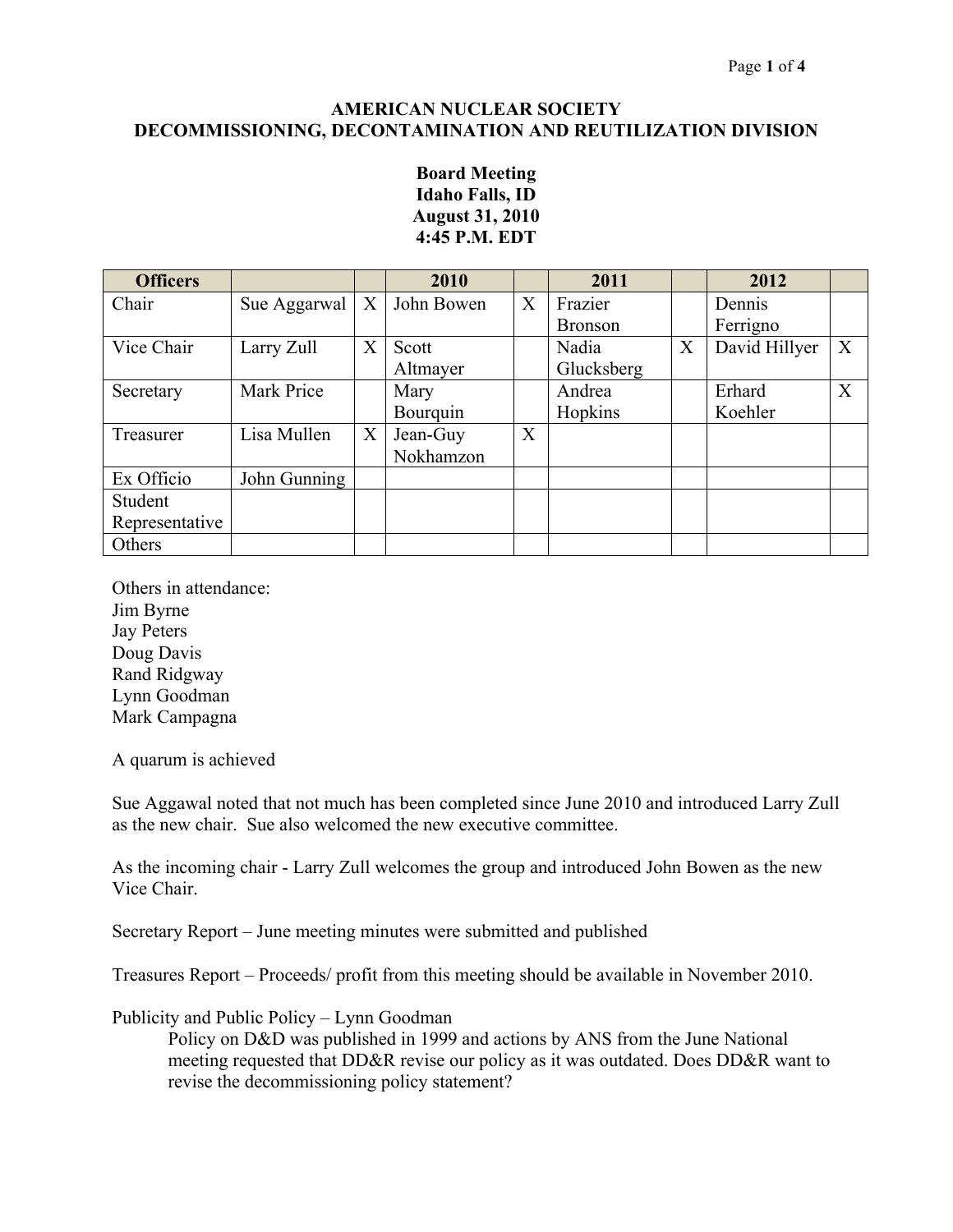- $\circ$  Pros
	- ANS can support safe and efficient D&D
- $\circ$  Cons
	- no place to send waste,
	- Not as good a position as we were then initial policy was in place
	- Funding may not be adequate
- Dave Hillyer noted that absence of a statement can be a negative mark as D&D starts in the planning and operations. Therefore a policy statement from DD&R is a positive position and should be recognized.
- Jim Byrne asked if this is a joint project with fuel cycles, but no verification is needed
- Jim Byrne suggested that  $\frac{1}{2}$  page will provide guidance and be sufficient.
- Larry Zull also reminded the group that DOE has facilities that are in D&D as well as commercial (CERCLA regulated sites) fall into under our interests.
- Lynn reviewed ANS review process, and during each review cycle comments must be addressed.

Decision made to issue a policy statement on DD&R (vs. D&D) and will also focus on D&D and the reuse of radiologically impacted sites.

# **Action Item – Larry Zull will champion the first draft to cover the DOE criteria (i.e. CERCLA) of D&D and provide to Lynn Goodman.**

A background paper may also be needed to support the policy statement.

Other Business:

- Larry stated that he received an e-mail from ANS HQ on spent fuel storage. No comments received.
- Lynn noted that we also have a policy with fuel cycles (PP-11 low level waste and PP- **EXECUTE:** Release of Materials, and DD&R agrees with both.

Program Report.

- For the upcoming November 2010 meeting in Las Vegas Jim Hillyer will organize a tour for the Vegas meeting for Yucca Mountain.
- Lisa Mullen will now be the new Program Chair and will work with Nadia Glucksberg to transition the work load
- November meeting, one general session.
- June meeting, one general session

Need ideas for November 2011. Proposed topics:

- Tour of the Savannah Tour. **ACTION: Jim to get Earhart in contact with Mary Keenan. ACTION: Erhard to set up tour with one session to be held on the ship.**
- Best of DD&R 201 (Jim Byrne)
- Decommissioning funding of Small Modular Reactors (**Mark Campagna?**)
- Regulatory Overview (ACE, NSB, DOE, NRC, EPA) (need organizer to contact agencies updates – Stuart Walker?).
- ARRA Program Success contact: Cynthia Anderson, but September 2011, funding goes away? **ACTION: Mark Campagna to lead effort to find contacts.**
- FURSAP (Jay Peters/Dave Hillyer)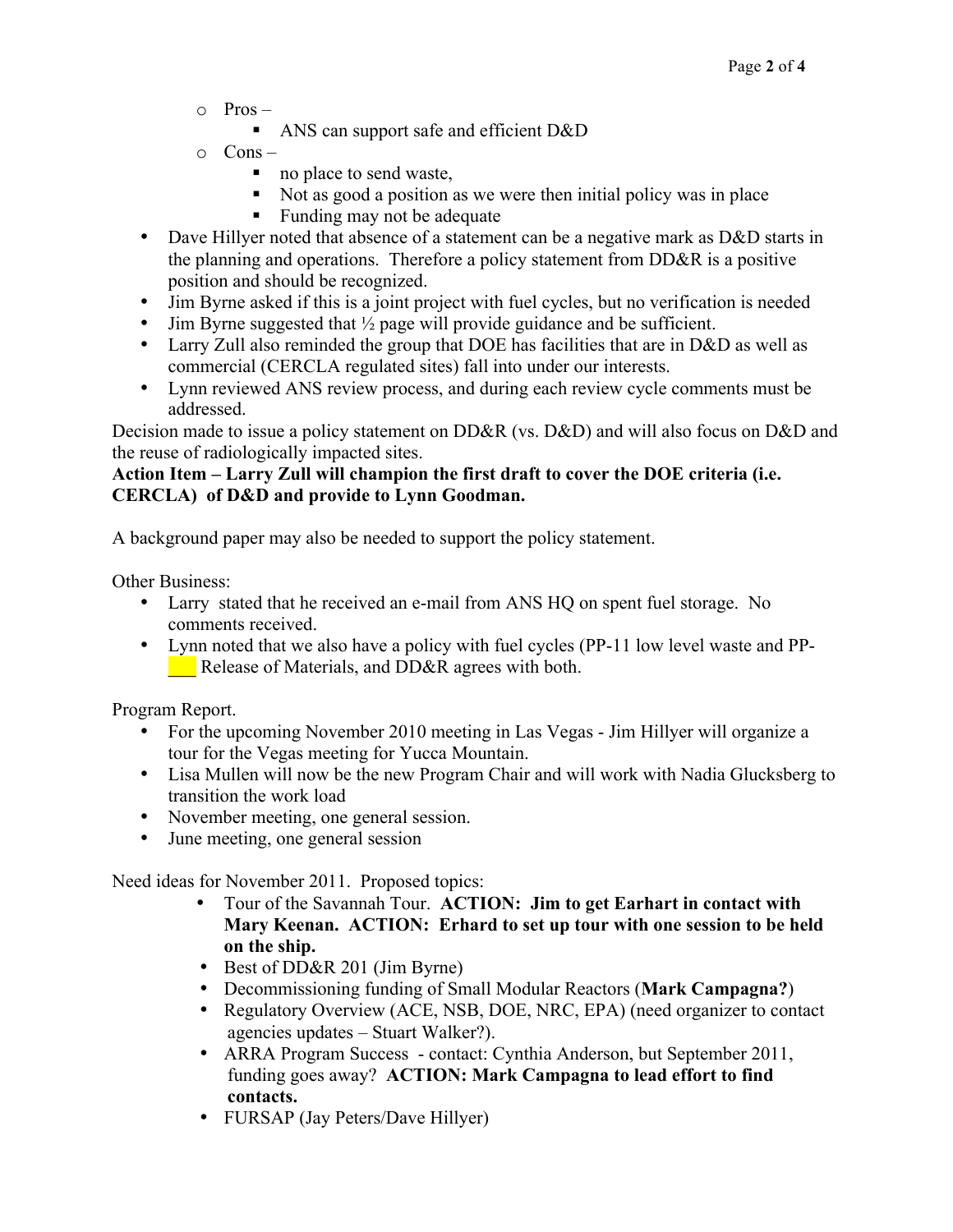• Non-reactor D&D. (Jay Peters)

**Honors and Awards** – John Bowen to continue to lead.

**Web Site** – John Gunning will continue. **ACTION - Larry Zull to send message from the chair.**

**Scholarship Committee -** Frazier Bronson was the chair from last year. Mark Campagna will assume the new role and will establish a committee. Earhart Koehler and Rand Ridgeway will complete the committee.

**Membership Committee** - Dave Hillyer tried to visit universities and tried to establish new members. Dave will provide options to the committee best position ourselves. Invites in the Shaw or Bechtel newsletters take time. Need to expand the horizon of the population that could benefit from membership. **ACTION: Dave will submit action plan to boost membership and will continue to be the chair of this committee.** 

**Newsletter** – Erhard Koehler was lead this effort and has volunteered to continue. **ACTION: Larry Zull to determine when the news letter will be issued and communicate deadlines to Erhard.**

**Goals** – Larry to submit next years' goals. **ACTION – Larry to complete goals and submit.**

**Old Business** – recognition of Jean-Guy, Marty Bourquin and Scott Altmayer as their term on the executive committee has ended.

**New Business** – proposed the next DD&R conference call for October. **ACTION: Larry Zull to propose time and send out agenda/time/date.**

**Student Support** - Student conference requested \$\$ upfront. **ACTION : Larry to follow up with \$500 to help out. ACTION: Larry to contact students.** Should we send a representative to attend student conference. **ACTION: John Bowen to call John Gunning if he can attend to represent DD&R and show support.**

### **Topical Meeting update** –

- 200 people attended this conference. 300 in Denver, 337 in Chattanooga
- Over 100 papers submitted, reviewed and revised.
- For DD&R 2012 Sue Aggawal will be the new Program Chair. Energy Solutions may host. ANS will have an annual meeting and we can have out topical embedded into the annual meeting. Cons – not as much profit as a standalone conference and no vender exhibit. Pros – less work from our division Decision should be made by November. **(ACTION – Jim to call Mary on costs, space – additional meeting to be held in room 227.)**
- Jim proposed an embedded course its additional cost to the participant. Propose Larry Zull or someone from Shaw (Dave Hillyer) – especially if CEC credits can be issues **(ACTION – Jim to call Mary to follow up and report to Dave).**